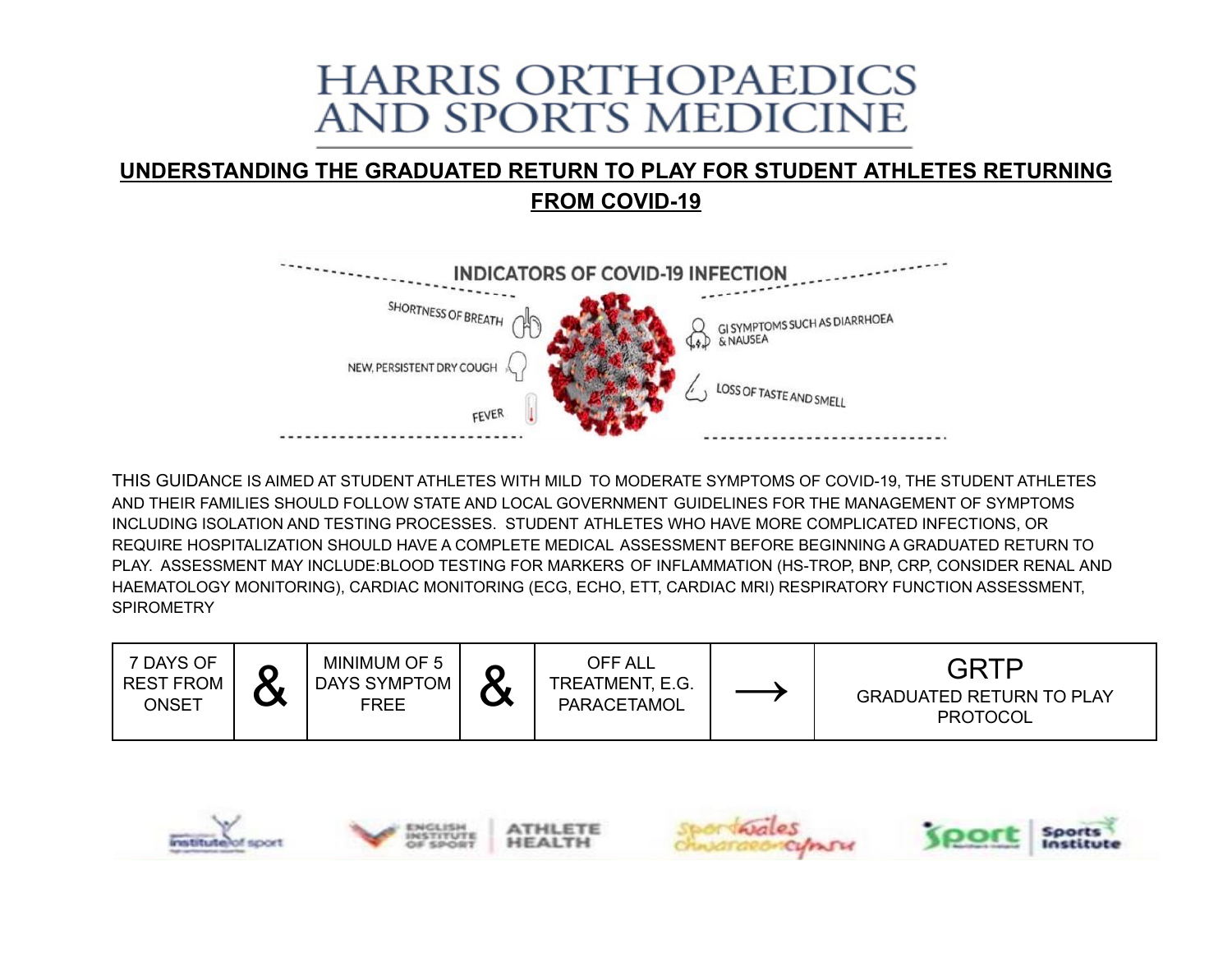## GRADUATED RETURN TO PLAY PROTOCOL

UNDER THE SUPERVISION OF THE ATHLETIC TRAINER OR MEDICAL PROFESSIONAL

|                                       | <b>STAGE 0</b>                                                                                              | <b>STAGE 1</b>                                                                                     | STAGE 2                                                                                               | STAGE 3                                                                                                                  | <b>STAGE 4</b>                                                                                 | <b>STAGE 5</b>                                                              | STAGE 6                               |
|---------------------------------------|-------------------------------------------------------------------------------------------------------------|----------------------------------------------------------------------------------------------------|-------------------------------------------------------------------------------------------------------|--------------------------------------------------------------------------------------------------------------------------|------------------------------------------------------------------------------------------------|-----------------------------------------------------------------------------|---------------------------------------|
|                                       | 7 DAY<br><b>MINIMUM</b>                                                                                     | 2 DAY<br><b>MINIMUM</b>                                                                            | 1 DAY<br><b>MINIMUM</b>                                                                               | 1 DAY<br><b>MINIMUM</b>                                                                                                  | <b>2 DAY MINIMUM</b>                                                                           | <b>EARLIEST DAY 13</b>                                                      | <b>EARLIEST DAY</b><br>14             |
| <b>ACTIVITY</b><br><b>DESCRIPTION</b> | <b>MINIMUM</b><br><b>REST PERIOD</b>                                                                        | <b>LIGHT</b><br><b>ACTIVITY</b>                                                                    | <b>FREQUENCY OF</b><br><b>TRAINING</b><br><b>INCREASES</b>                                            | <b>DURATION OF</b><br><b>TRAINING</b><br><b>INCREASES</b>                                                                | <b>INTENSITY OF</b><br><b>TRAINING</b><br><b>INCREASE</b>                                      | <b>RESUME NORMAL</b><br><b>TRAINING/PRACTICE</b><br>(NO GAMES)              | <b>RETURN TO</b><br><b>PLAY/GAMES</b> |
| <b>EXERCISE</b><br><b>ALLOWED</b>     | <b>WALKING.</b><br><b>ACTIVITIES OF</b><br><b>DAILY LIVING</b>                                              | <b>WALKING.</b><br>LIGHT JOG.<br><b>STATIONARY</b><br>BIKE, NO<br><b>WEIGHT</b><br><b>TRAINING</b> | <b>SIMPLE</b><br><b>MOVEMENT</b><br>ACTIVITIES E.G.<br><b>RUNNING DRILLS</b>                          | <b>PROGRESS TO</b><br>MORE COMPLEX<br><b>TRAINING</b><br><b>ACTIVITIES E.G.</b><br><b>PLYOMETRICS.</b><br><b>WEIGHTS</b> | <b>NORMAL</b><br><b>INDIVIDUAL</b><br><b>TRAINING</b><br><b>ACTIVITIES</b>                     | <b>RESUME NORMAL</b><br><b>TRAINING</b><br><b>PROGRESSION</b><br>(NO GAMES) |                                       |
| % MAX<br><b>HEART RATE</b>            |                                                                                                             | < 70%                                                                                              | $< 80\%$                                                                                              | $< 80\%$                                                                                                                 | $< 80\%$                                                                                       | <b>RESUME NORMAL</b><br>TRAINING/PRACTICE                                   |                                       |
| <b>DURATION</b>                       | <b>7 DAYS</b>                                                                                               | $<$ 15 MIN                                                                                         | $<$ 30 MIN                                                                                            | $<$ 45 MIN                                                                                                               | < 60 MIN                                                                                       | <b>RESUME NORMAL</b><br><b>TRAINING/PRACTICE</b>                            |                                       |
| <b>OBJECTIVE</b>                      | <b>ALLOW</b><br><b>RECOVERY</b><br>TIME.<br><b>PROTECT</b><br>CARDIO<br><b>RESPIRATORY</b><br><b>SYSTEM</b> | <b>INCREASE</b><br><b>HEART RATE</b>                                                               | <b>INCREASE LOAD</b><br><b>GRADUALLY.</b><br><b>MANAGE ANY</b><br><b>POST VIRAL</b><br><b>FATIGUE</b> | <b>EXERCISE</b><br><b>COORDINATION</b><br><b>AND SKILLS</b>                                                              | <b>RESTORE</b><br><b>CONFIDENCE AND</b><br><b>ASSESS</b><br><b>FUNCTIONAL</b><br><b>SKILLS</b> | <b>RESUME NORMAL</b><br><b>TRAINING/PRACTICE</b>                            |                                       |
|                                       |                                                                                                             |                                                                                                    |                                                                                                       |                                                                                                                          |                                                                                                |                                                                             |                                       |